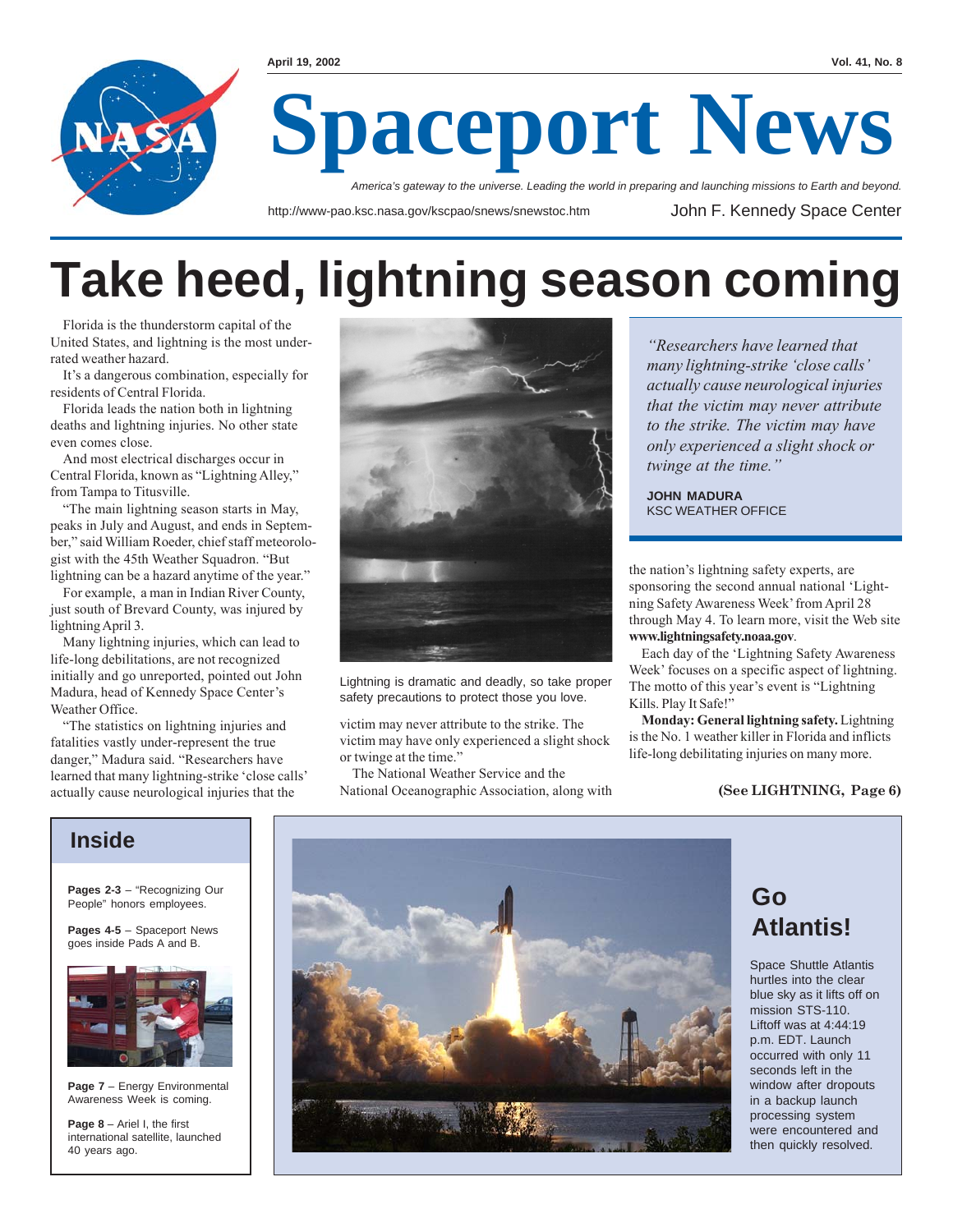# *Recognizing Our People* **NASA reaches out at NSBE event**

Black engineers sought for KSC, other space centers

More than 11,000 attended the National Society of Black Engineers (NSBE) 28th Annual National Convention held at the Orange County Convention Center in Orlando March 27-31.

The opening session set the convention theme, which was "Integrating Technology and Tradition."

The Orange County Convention Center was elaborately decorated with visions of the pyramids and the sphinx, as attendees traveled back in time to ancient Egypt, the land of engineers and scientists.

The guest speaker for the convention's opening session was the Rev. Al Sharpton. In his speech, he reminded the audience that while they have made great strides in education, they all have an obligation to give back and support their communities.

NSBE strived to integrate technology and tradition by combining experience, history and cutting-edge trends in technology.

The convention's mission was to increase the number of culturally responsible black engineers who excel academically, succeed professionally and effect the community positively.

Through the convention's many workshops and activities, participants gained knowledge, exposure and opportunities to take back and integrate with family values and community tradition.

NASA's participation in the NSBE Career Fair was sponsored by Code E, NASA Headquarter's Office of Equal Opportunity Program with Kennedy Space Center as the lead center.

Representatives from all NASA centers, including Jet Propulsion Laboratory, were in attendance recruiting for intern, co-op and full



Representatives of all NASA centers, pictured above, attended the National Society of Black Engineers 28th Annual National Convention held in Orlando March 27-31. NASA representatives were in attendance recruiting for intern, co-op and full time permanent positions unique to each NASA center.

*"The NSBE Convention was a very innovative, motivating, and educationally enhanced experience that gave us a strong sense of pride in our culture and engineering profession."*

**ERIK DENSON** KSC NASA EVENT COORDINATOR

time permanent positions unique to each NASA center.

Erik Denson of KSC's Spaceport Engineering and Technology Directorate, who is also an NSBE member, coordinated NASA's support of this event.

"The NSBE Convention was a very innovative, motivating, and educationally enhanced experience that gave us a strong sense of pride in our culture and engineering profession," Denson said.

KSC Deputy Center Director James Jennings and Equal Employment Opportunity Director Kenny Aguilar were two of the many NASA officials who attended.

More than 315 other corporate, government and university sponsors participated in the career fair.

NSBE is the premier technical organization for African-American students and professionals.

Member loyalty, commitment and participation are the cornerstone of its success.

With more than 15,000 collegiate students, professional and precollege members, NSBE provides unparalleled access to top engineering talent.

The National Society of Black Engineers emerged from the needs of African-American men and women in the fields of engineering to have a place to come together to share their unique experiences.

The Black Society of Engineers was founded on the campus of Purdue University in 1971.

In 1974, the name was changed and in 1975 the National Society of Black Engineers was born, joining like-minded organizations to address and offer solutions for engineers of color nationwide.

NSBE has grown from a campus of Purdue University to an international organization that addresses and offers solutions to all engineers of color.

Issues such as the "digital divide," funding for scholarships, education, development of geological resources, economic and social/political reform are all areas NSBE's engineers are addressing through their disciplines.

Next year, the event will be held in Anaheim, Calif. Dryden Flight Research Center will be the lead center for the event.

NASA plans to conduct workshops and support next year's convention.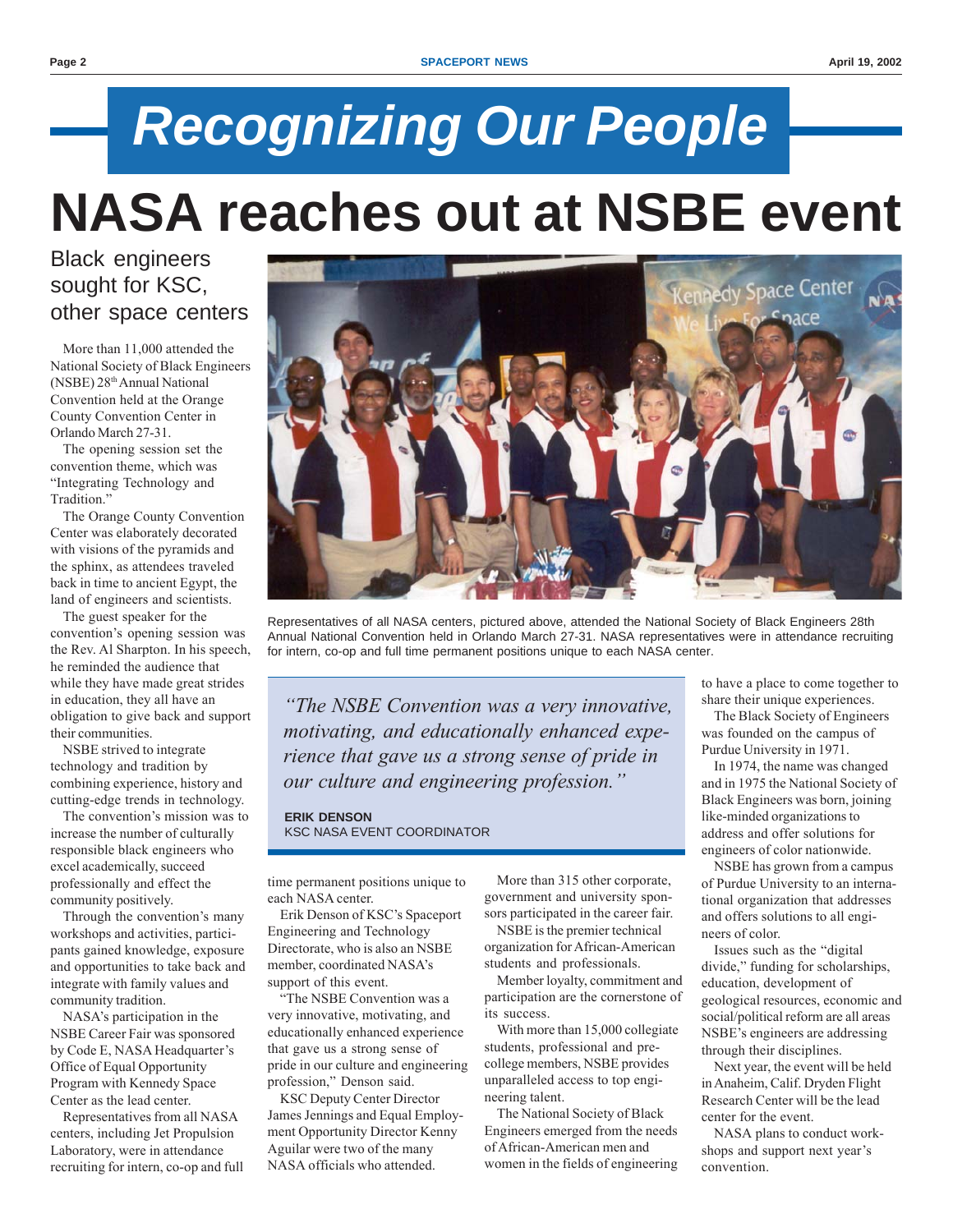## **Rick Abramson to receive Debus Award**

Rick Abramson, president and chief operating officer of Delaware North Parks Services of Spaceport, Inc., will be honored as this year's winner of the Dr. Kurt H. Debus Award from the National Space Club Florida Committee.

The award will be presented May 17 at a formal dinner hosted at the Debus Conference Center, which is located at the Kennedy Space Center Visitor Complex.

The event will begin with a reception at 6:30 p.m., followed by dinner at 7:30 p.m.

Former astronaut Gene Cernan – a veteran of four spaceflights that included command of Apollo 17,

#### **JBOSC earns "Star" rating**

Space Gateway Support and JBOSC team members have been awarded the highest safety program award from the Occupational Safety and Health Administration (OSHA), the "VPP Star."

NASA, United Space Alliance and The Boeing Co. are in the process of obtaining their Star ratings.

SGS President Mike Butchko said he was pleased with the VPP Team effort and success.

"This is a very proud moment in the history of our company," he said. "We are not only a safe company as known by our employees, but now OSHA and the nation are aware of SGS and the JBOSC team members' accomplishment."

SGS and the JBOSC team submitted a 481-page safety process document was submitted to OSHA for review. OSHA auditors reviewed all safety procedures and performed employees interviews, testing their knowledge.

SGS received word of the award March 22.

the most recent lunar landing mission – will be the featured speaker at the black tie-optional dinner ceremony.

First given in 1990, the award was created to recognize significant achievements and contributions made in Florida to the American aerospace effort.

It is named for Kennedy Space Center's first director, Dr. Kurt Debus.

Abramson is being recognized for his outstanding personal and professional efforts in supporting the U.S. space program by helping to educate and inspire the millions of guests who visit the Kennedy

#### **Awards**

#### *Certificates of Appreciation*

Tim Fletcher, IDI; Betty Kegley, AE; Dan Mangieri, BA; Stacie Grega, BA; Penny Chambers, CC; Cathy Gieseler, CC; Brian Smith, JP; Vicki Miletello, JP; MSgt. Kyle Lee, 45SW; Richard Kowalchik, SGS; John Bridges, SGS; Michael Squire, PH; Steven Czaban, PH; William Patrick, PH; Stephen Livermore, PH; Jean Flowers, PH; Kathleen Milon, PH; Edwin Cortes, PH; Amy Gilfriche, PH; Wayne McClellan, PH; Kevin Smith, PH; David Floyd, DNX; Gregory Grzempa, USA; John Shadrick, USA; Waymon Rake, USA; Henry May, USA; Catherine Parker, QA-A; Dan Rembert, DYN; Michael Deliz, TA; Renee Debing, TA; Janet Mayers, TA; Tommy Purer, UB; Sharolee Huet, UB; Ricardo Rodriguez, UB; Rita Dal Santo, UB; Robert Franco, Jr., UB; David Olsen, UB; Wayne Ranow, UB; Maxine Daniels, Boeing; Martha Vreeland, VA; Darrell Foster, VA; Lisa Haber, VA; Lawrence Mauk, XA; Cristina Guidi, XA; Ned Voska, YA; Janice Justice, YA; Alan Littlefield, YA; Dorothy Davis, YA; Julee Garrett, USA; Bruce Hardman, YA; John Robinson, USA; Charlie Novak, USA; Gregory Melton,YA Space Center each year.

As this year's chairman of the National Space Club Florida Committee, upon his nomination, Abramson did not participate in the Steering Committee's selection process for the Debus Award.

The general public is welcome to attend the award banquet. Tickets are \$50 for club members and \$60 for non-members. Corporate tables are available for \$500.

 Reservations may be made by contacting Sandy Andre at (321) 749-8291 or going online to submit a form at the Web site **http:// www.nationalspaceclubflorida.org**.

The National Space Club is a



Rick Abramson

non-profit corporation composed of representatives of industry, government, educational institutions and private individuals who share a commitment to increasing public awareness of America's aerospace programs.

## **QAZAR Award winners**

Seven NASA and contractor employees of Kennedy Space Center were honored this quarter with the Quality And Safety Achievement Recognition (QASAR) Award.

The QASAR recognizes individuals who have displayed exemplary performance in contributing products and services and a safe environment and processes for NASA. The award is sponsored by NASA Headquarters' Office of Safety and Mission Assurance.

The director of KSC's Safety, Health and Independent Assessment Directorate makes the final selection. The honorees:

**Craig Bradley** of Space Gateway Support (SGS) was selected for his performance in promoting and fostering a safe working and operating environment for all personnel.

**Phil Chestnut**, Federal Data Corp., was selected for outstanding support of safety programs on the JBOSC contract.

**John Kiriazes**, NASA, was selected for outstanding leadership and dedication in resolution of the Moron, Spain, Tactical Air Navigation ground station bearing error.

**Bill Muddle**, Boeing/ Rocketdyne, was selected for his outstanding leadership in developing a proactive Risk Management Tool that allows engineers to assess and mitigate risk on operations performed on the Space Shuttle Main Engine (SSME). **Jim Sardonia**, 45<sup>th</sup> Weather Squadron, was selected for his dedication leading to a successful launch campaign in Kodiak, Alaska.

**Dan Sweety**, Boeing/Rocketdyne, was selected for his leadership in implementing a state-of-the-art process evaluation program to accurately monitor and measure the day-to-day processing of SSMEs.

**Jim Young**, NASA, selected for his exceptional performance contributing to a near 100 percent first-time quality acceptance rate at the NASA Shuttle Logistics Depot in Cape Canaveral.

Four employees were honored as the KSC QASAR Best of the Best for 2001. The honorees:

**Roger Lawrence**, SGS, for outstanding leadership for ensuring the replacement of oil-filled load break switches in the VAB, which were a significant fire and explosion risk to the Shuttle fleet.

**Larry Maggie**, NASA, for extraordinary initiative in discovering an Orbiter Vehicle anomaly that could have caused injury to the Flight Crew and flight hardware.

**William Roeder**, 45<sup>th</sup> Weather Squadron for outstanding contributions in improving lightning safety and weather support at KSC.

**David Wiedemuth**, NASA, for significant contributions in diverting a potential oxygen hazard on the Station Airlock Assembly.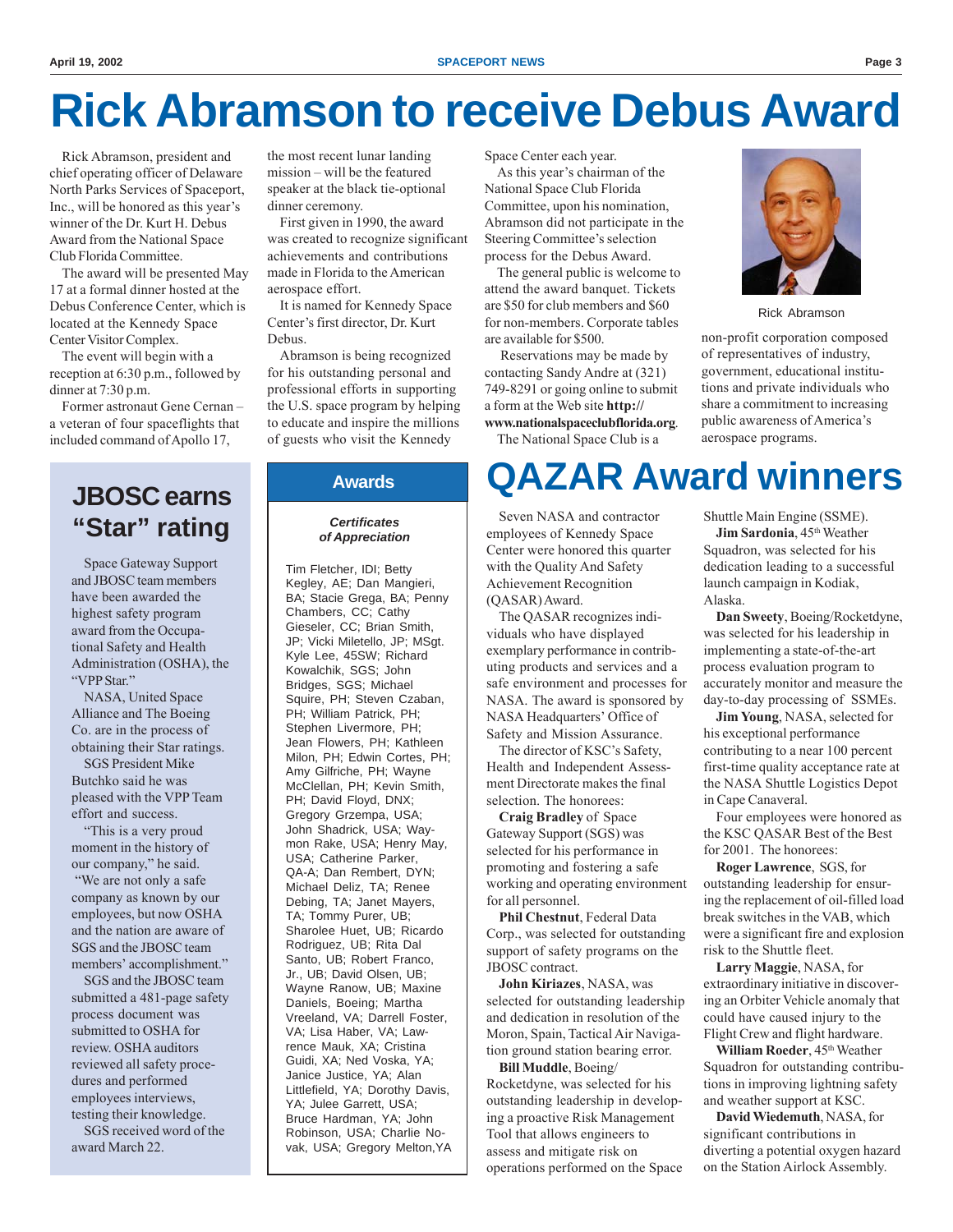# **INSIDE Pads A**

Launch Pads 39A and 39B can be seen for miles. Second only to the massive Vehicle Assembly Building, they are signature features of the Kennedy Space Center landscape.

To far-off observers, the virtually identical 325-foot pads often seem to be simple steel frameworks that support and protect the Space Shuttle before launch; the pads, however, are two of the most complicated structures at KSC.

The massive Rotating Service Structure and the Fixed Service Structure are each pad's basic frameworks and most visible elements. But each pad, including propellant storage and other facilities at its octagonal perimeter, features more than 100 separate mechanical, pneumatic, hydraulic and electronic systems.

Each pad requires continual maintenance, all the way from the lightning mast at its tip to the catacombs under its base.

The pads also require complicated configuring and thorough testing prior to launch.

After launch, the pad teams, who proudly call themselves "pad rats," perform turnaround operations and repair damage caused by the immense forces of the rocket propulsion launch.

A number of operations to maintain, configure and test the pads' systems require the use of hazardous fuels and other materials.

The pads are managed by United Space Alliance.

"There is a tremendous sense of accomplishment in safely launching these amazing vehicles," said Mike Orr, USA pad manager. "We work in a very challenging environment and we perform numerous hazardous operations, but safety is always our first priority."

The pads have served as the site of all Space Shuttle launches and 17 Saturn V or Saturn 1B manned and unmanned launches in Apollo, Skylab and Apollo-Soyuz Test Project programs.

Although the magnificent ocean views from the pads are awe inspiring, the corrosive sea air and blazing sun – in addition to launch forces – continue to weather the structures year after year.

"The pads were not built to be used decade after decade, so it's quite a job for USA and the other contractors to stay on top all the maintenance needed," said Steve Bullock, NASA pad manager. "But the structures still safely and successfully do their jobs."



Alonzo Guinyard, Nathan McGowan and Ed Griffin of United Space Alliance help support an upcouple test of the Rotating Service Structure at Pad B.



United Space Alliance workers Shuttle Columbia is prepared f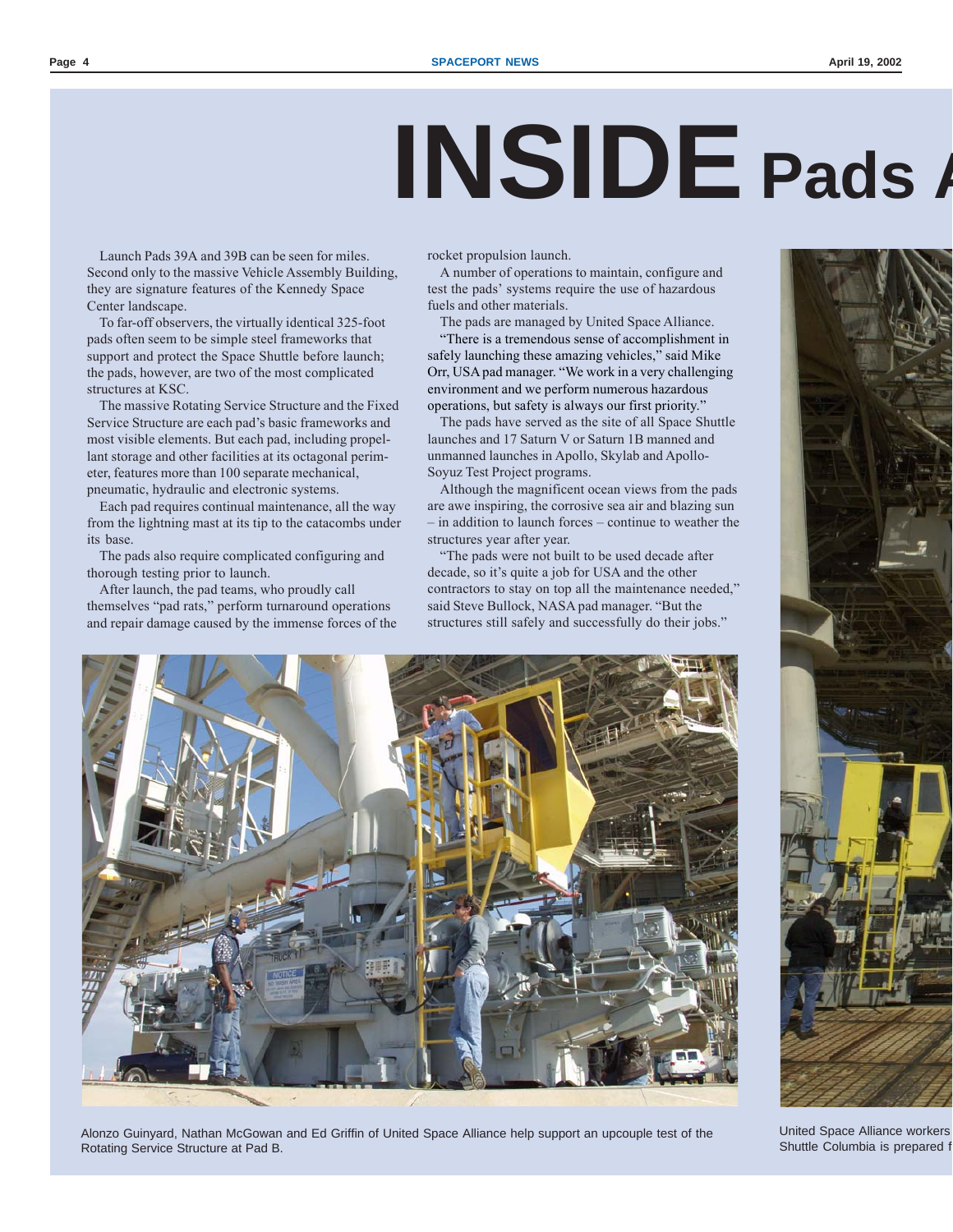# **A and B**



support the move of the Rotating Service Structure at Pad A as Space or launch.





Above from left, engineers Kevin Ahrens of USA, Steve Stout of Dynacs and Allan Brush of USA discuss a new flow meter being tested at Pad B.





Suzanne Pitts, right, helps clean Pad B in preparation for Endeavour being rolled out to the pad for the STS-110 launch. Before each rollout, the pad is carefully cleaned of debris.

At left, Rick Mako, Joe Rosenbaum and Paul Dinicola modify a bracket for the External Tank vent arm. Below, Alan Baleyko cleans off rust and oxidation from the structure of Pad B during preparation for the STS-110 Mission launch of Atlantis.





Above, Bill Deaver, lead, checks an element in the ECS at pad A. Technician Dave Kline, at left, works at the console of the Environmental Control System (ECS) at Pad A.

Jerry Lovelace, at left, checks a light in an escape tunnel under Pad B. Lovelace is lead for the pad's Environmental Control System. The system is adjacent to the pad's "rubber room" and escape tunnel. Those heritage features were designed for emergency use by Apollo astronauts and pad crew.

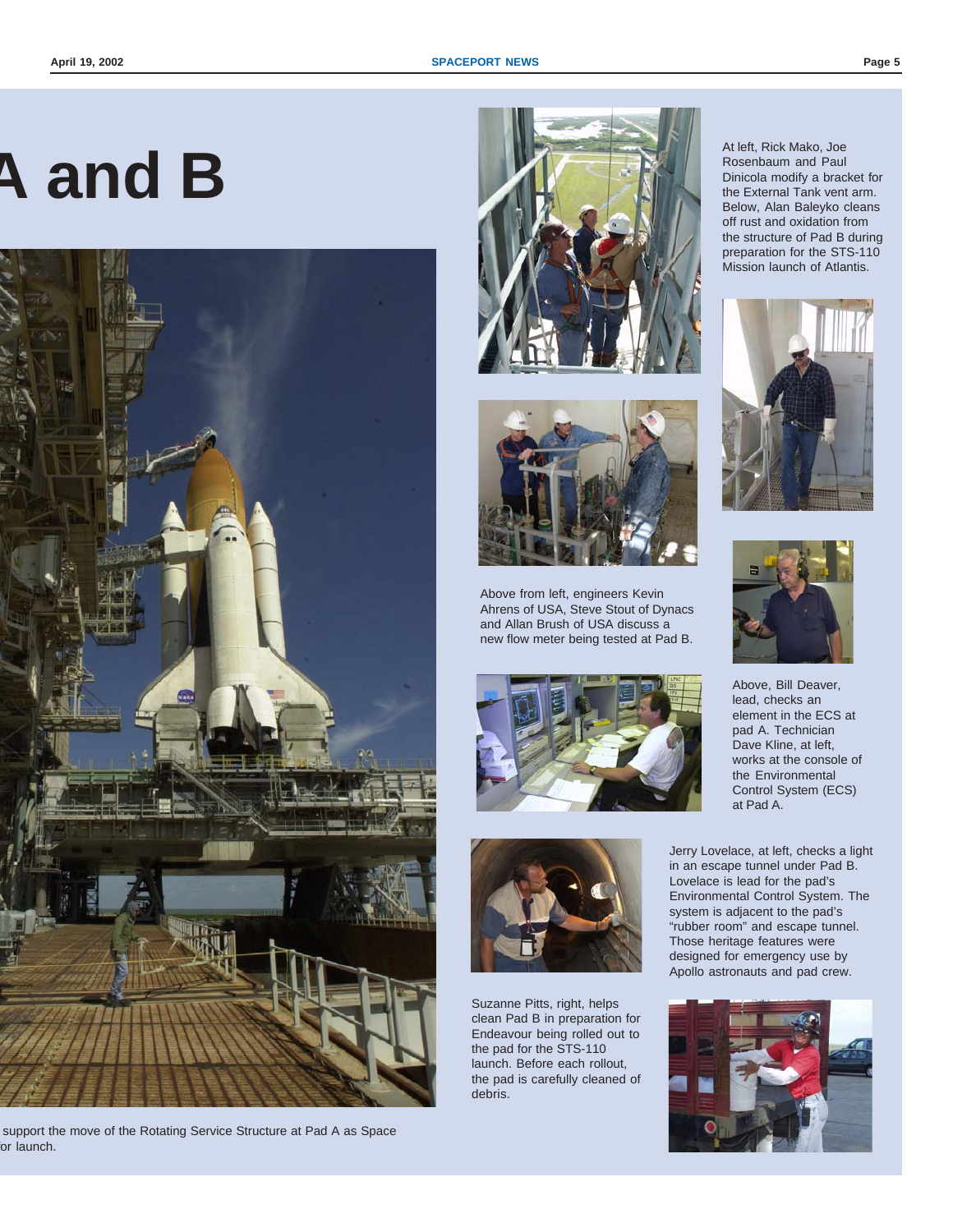#### **Lightning facts**

• Lightning often strikes the same place repeatedly, especially if it's a tall, pointy, isolated object. The Empire State Building has been used as a lightning laboratory since it is hit nearly 25 times a year.

• Lightning often strikes more than three miles from the thunderstorm, far outside the rain or even thunderstorm cloud. "Bolts from the blue," though infrequent, can strike 10 to 15 miles from the thunderstorm.

• Most cars are reasonably safe from lightning. But it's the metal roof and metal sides that are protective, not the rubber tires. Convertibles, motorcycles, bicycles, open-shelled outdoor recreational vehicles, and cars with plastic or fiberglass shells offer no lightning protection.

• The human body doesn't store electricity. It is perfectly safe to touch lightning victims to give them first aid.

• Being underneath trees is the third leading activity for lightning casualties in Florida. And just being inside a house isn't failsafe. You must avoid any conducting path leading outside, such as corded telephones, electrical appliances, wires, TV cables, plumbing (including plastic pipes with water in them), metal doors or window

frames. Don't stand near a window. Staying in an inside room is best. • Sports is the activity with the fastest rising rate of lightning

casualties. No game is worth death or lifelong severe injury. All people associated with sports should have a lightning safety plan.

• Height, pointy shape, and isolation are the dominant factors controlling where a lightning bolt will strike. The presence of metal makes virtually no difference on where lightning strikes. Mountains are made of stone, but receive many strikes each year.

• But while metal doesn't attract lightning, touching or being near long metal objects (fences, railings, bleachers, vehicles) is still unsafe when thunderstorms are nearby. If lightning does happen to hit it, the metal can conduct the electricity a long distance (even more than 100 yards) and still electrocute a person.

As an absolute last resort, use the "lightning crouch" rather than lying down if you are trapped outside during a storm. Put your feet together, squat low, tuck your head, and cover your ears. This offers a bare minimum of protection, so plan to avoid lightning threats instead.

#### **LIGHTNING ...**

*(Continued from Page 3)*

No place outside is safe near a thunderstorm. The 45th Space Wing and KSC have outstanding lightning safety procedures. While on base, follow local procedures immediately, when 45th Weather Squadron issues a Phase-1 or Phase-2 lightning condition.

A Phase-1 lightning condition means 45th Weather Squadron is forecasting lightning to occur within 5 nautical miles in 30 minutes for the 13 points of operational interest on KSC, Cape Canaveral Air Force Station, Patrick AFB, and elsewhere. Five nautical miles is about 6 normal statute miles.

 A Phase-2 lightning condition means lightning is imminent or occurring within 5 nautical miles of the point(s). Notice how a 5-nauticalmile safety buffer distance is used. When it comes to lightning safety, distance is your friend.

Off-base, use the "30-30 Rule." Count the time between seeing the lightning and hearing its thunder. If it is 30 seconds or less, go to the safest location possible.

Wait 30 minutes or more after hearing the last thunder before going back outside.

The safest place from lightning available to most people is a large, fully enclosed, and substantially constructed building, such as a typical house or office building. Substantially constructed means it has wiring and plumbing.

Once inside, stay off the corded telephone, away from electrical appliances, away from plumbing, and away from windows or doorways to the outside.

The second safest place from lightning is a vehicle with a solid metal roof and solid metal sides. Put your windows up, put your hands in your lap, and lean away from the doors.

**Tuesday: Lightning science.** Lightning is a



huge electric spark neutralizing electric charge generated and separated in a thunderstorm.

Seventy percent of lightning doesn't strike the ground. Lightning doesn't "choose" what it will strike until it is about 30 yards away.

The average distance between lightning flashes is over 3 miles.

**Wednesday: Outdoor lightning safety.** As noted before: No place outdoors is safe near a thunderstorm.

When outside, always use the "30-30 Rule" described earlier.

Avoid the following locations and activities because your life depends upon it. Elevated locations or open areas. This includes sports fields, including golf courses. Water-related activities: swimming, boating, and fishing.

Don't go under trees to keep dry during thunderstorms. Lightning that strikes trees can also strike people standing under them. Or trees can explode from lightning super heating the water and sap inside them. Trees are also dangerous since the lightning often dissipates outward along the surface of the ground. Trees are also a preferred area for upward streamers.

Nearby tall isolated pointy objects, such as people, can cause upward streamers (30-yard tall vertical sparks) to form where they are standing. Get out of open-shelled outdoor construction

and farm equipment, such as bulldozers and tractors.

**Thursday: Indoor lightning safety:** The safest place from lightning is inside a large, fully enclosed, substantially constructed building. When inside, stay off corded telephone.

The telephone is the No. 1 cause of indoor lightning casualties. Cordless phones are okay, as long as you are away from electrical appliances. Stay away from electrical appliances. Stay away from plumbing: Don't shower, bathe, or use the toilet when lighting is nearby.

Don't watch lightning through windows and open doorways.

**Friday: Medicine and lightning.** Only 10 percent of people struck by lightning are killed. All lightning deaths are from cardiac arrest and stopped breathing. The recommended first aid is CPR or mouth-to-mouth resuscitation.

Ninety percent of those hit by lightning survive. But many survivors suffer life-long debilitating injury. Most injuries are neurological and are often difficult to diagnose.

Typical long-term symptoms include memory deficit, sleep disturbance, chronic pain, dizziness, chronic fatigue and attention deficit. The intensity of these symptoms is often so severe that the lightning survivor cannot earn a living or maintain relationships – bright, productive, active lives ruined in an instant.

Symptoms can be delayed up to months after the lightning strike. The Lightning Strike Electric And Shock Survivors International is the main support group.

For daily weather forecasts and hazardous weather outlooks for the spaceport, visit the 45th Weather Squadron Web site at **https:// www.patrick.af.mil/45og/45ws/index.htm**. For local weather forecasts outside of 45 SW and KSC, see **www.srh.noaa.gov/mlb**. For lightning safety and other weather safety briefings, call 45 WS at 494-6807.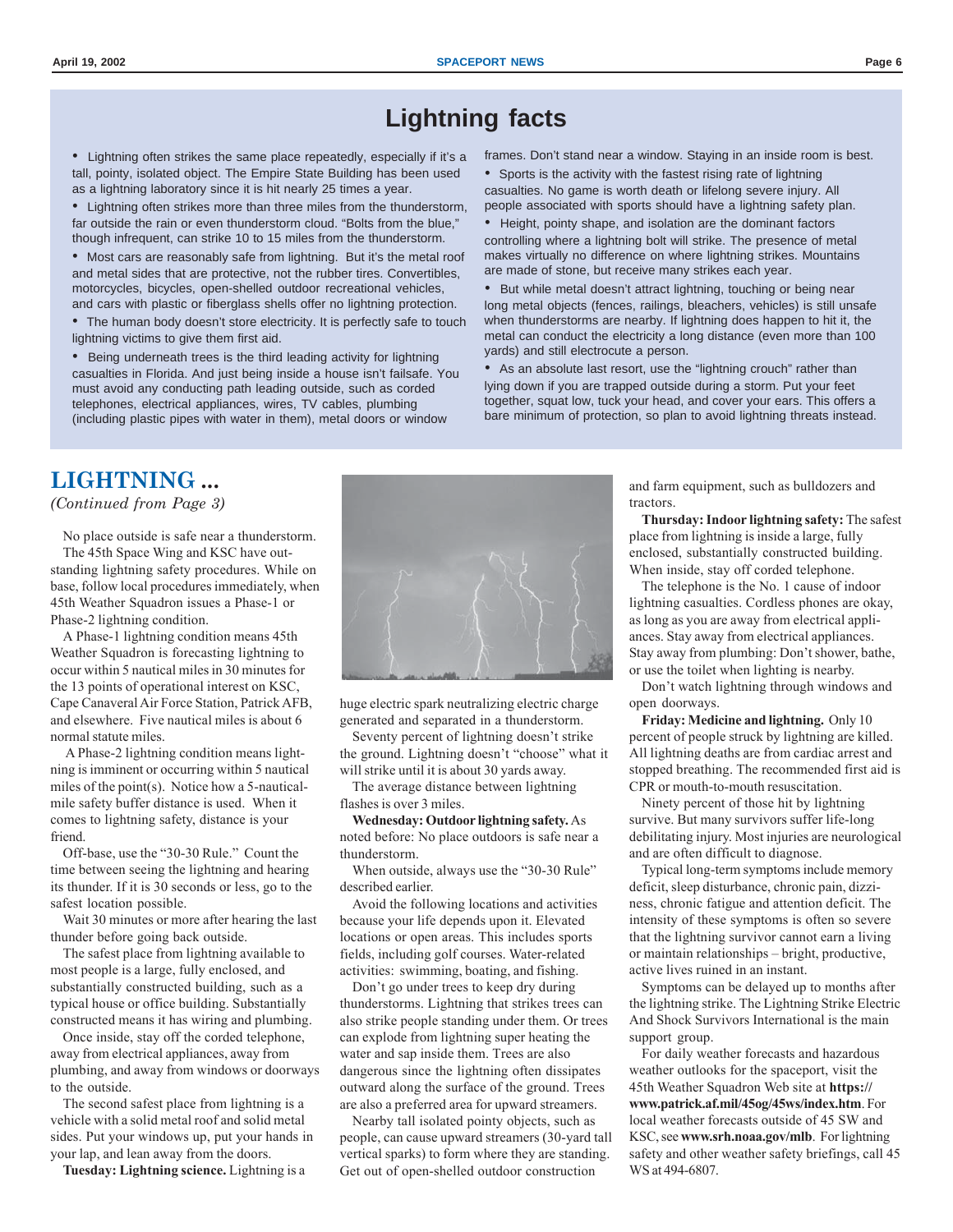## **Energy & Environmental Awareness** Variety of activities planned for April 22-24

Kennedy Space Center is "Balancing Technology & Nature" from April 22-24 during Environmental and Energy Awareness Week (EEAW).

"The 2002 Energy and Environmental Awareness Week will show the Center workforce the diversity of the Environmental Office and what the Center does to promote good stewardship of our fragile environment, " said John Ryan, chair of Environmental & Energy Awareness Week.

On April 22 – Earth Day – David Struhs, secretary of the Florida Department of Environmental Protection, will begin the week with an educational presentation at the opening and awards ceremony. At the event, which takes place at the Training Auditorium at 10 a.m., Struhs will discuss initiatives to keep Florida "healthy," including the Governor's energy budget priorities.

EEAW will feature various demonstrations, presentations and field trips available for employees to learn about everything from storm water runoff pollution and indoor air quality to Florida's threatened scrub jay birds.

Participants also will have the opportunity to see the latest environment-friendly automobile technology. The alternative fueled vehicles such as a CNG Honda Civic will be on display Tuesday and Wednesday.

Activities April 23 will take place in front of the Headquarters Building, while the VAB's

### **How to avoid littering**

• Always dispose of your trash in a proper receptacle. Make sure trash cans have a secure lid and don't put out loose trash.

• Never throw anything from your vehicle windows. Cigarette butts take up to 12 years to decompose and are fire hazards.

• Always clean up your site after a picnic or other outdoor activity.

• Secure your load if you carry loose materials in a truck bed on the Spaceport. Fatalities have been recorded in Florida as a result of debris flying out of beds.

• Florida Statute prohibits littering and allows for fines up to \$50. Members of the military and DOD civilians can be reprimanded for litter violations. Carry a litterbag in your vehicle and use it!

parking lot E will be home to the April 24 events on Wednesday.

Visit **http://environmental.ksc. nasa.gov/eeaw/eeaw2002/index.htm** for EEAW details including an events schedule, historical information on Earth Day, and much more.





### **Like father, like son**

Mike Wright, Goddard Space Flight Center integration and test manager for the FREESTAR "Hitchhiker" payload, is pictured with his 4 year-old son, Alexander, in the Multi-Payload Processing Facility. Alex visited KSC to view the Space Experiments Module canister where his school's tomato seed experiment is housed. The St. John the Baptist Preschool (New Freedom, Pa.) experiment will fly with FREESTAR on STS-107, which is currently scheduled to launch July 19. KSC Future Payload Manager Virginia Whitehead said that, to her knowledge, Alexander is the youngest researcher ever to have visited KSC.

## **39th Space Congress to be held April 30-May 3**

The 39th Space Congress will be held April 30 through May 3 at the Radisson Resort in Cape Canaveral.

The general theme of the Congress is "Beginning a New Era: Initiatives in Space."

The congress exhibit hall will open April 30 and be open to conference participants and the general public.

Major events include the opening session on April 30, followed by three days of paper and panel sessions that will explore all of the issues facing the space industry in the early part of the new millennium.

Activities for students and educators include a science fair in conjunction with the exhibit hall, a meet-the-astronauts opportunity on May 2 and a student education day on May 3. The congress will conclude with a golf tournament on May 3.

Sponsored by the Canaveral Council of Technical Societies, Space Congress is organized in cooperation with NASA, the department of Defense, industry and academia. Since CCTS's first symposium in 1962, the Congress has provided for a gathering of the international aerospace community to discuss the status and future of space activities around the world.

For further information or on-line registration, visit the Space Congress web site at **http://www.SpaceCongress.org.**